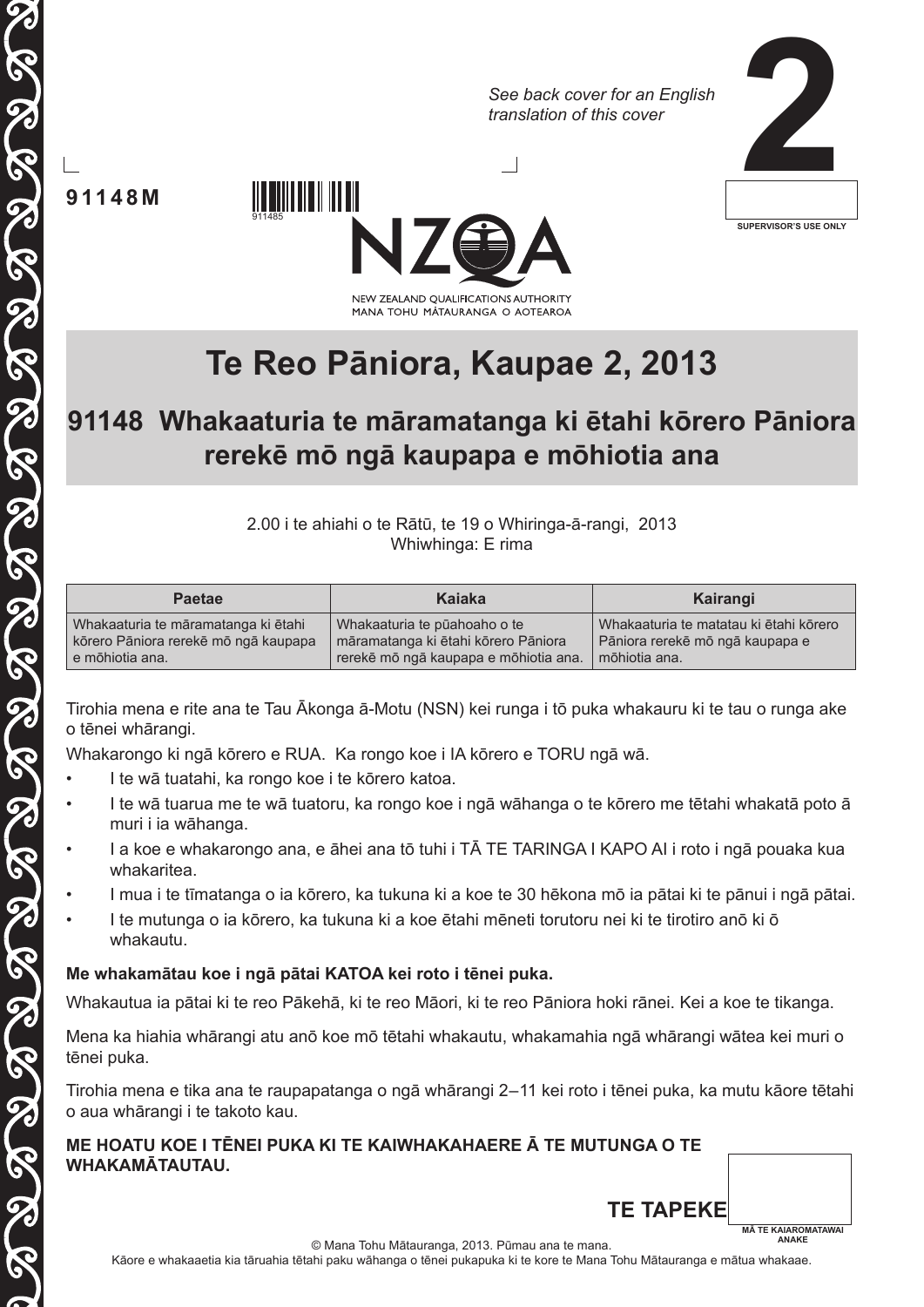#### Ko te whakahau, kia whakapau koe i te kotahi hāora e whakautu ana i ngā pātai kei roto i tēnei puka.

# **TE KŌRERO TUATAHI: Las redes sociales**

Whakarongo ki te kōrero mō te kōtuinga pāpori. E hāngai ana Te Pātai Tuatahi me Te Pātai Tuarua ki taua kōrero. Ka tukuna ki a koe ināianei te kotahi mēneti ki te pānui i ngā pātai.

## **TE PĀTAI TUATAHI**

Whakamahia te Wāhanga (a) hei whakautu i tēnei pātai.

Basándote en el texto, ¿a qué corresponden los números de la tabla? *E ai ki tēnei kōrero, whakamāramahia te tikanga o ngā nama kei roto i te ripanga:*

| $\overline{2}$ |  |
|----------------|--|
|                |  |
| $\mathfrak{S}$ |  |
|                |  |
| 600            |  |
|                |  |
| 14             |  |
|                |  |
| 100            |  |
|                |  |

Basándote en el texto, explica las razones por las que los amigos necesitan Internet. *E ai ki tēnei kōrero, whakamāramahia ngā take me whai ipurangi ngā hoa.*

#### **TĀ TE TARINGA I KAPO AI**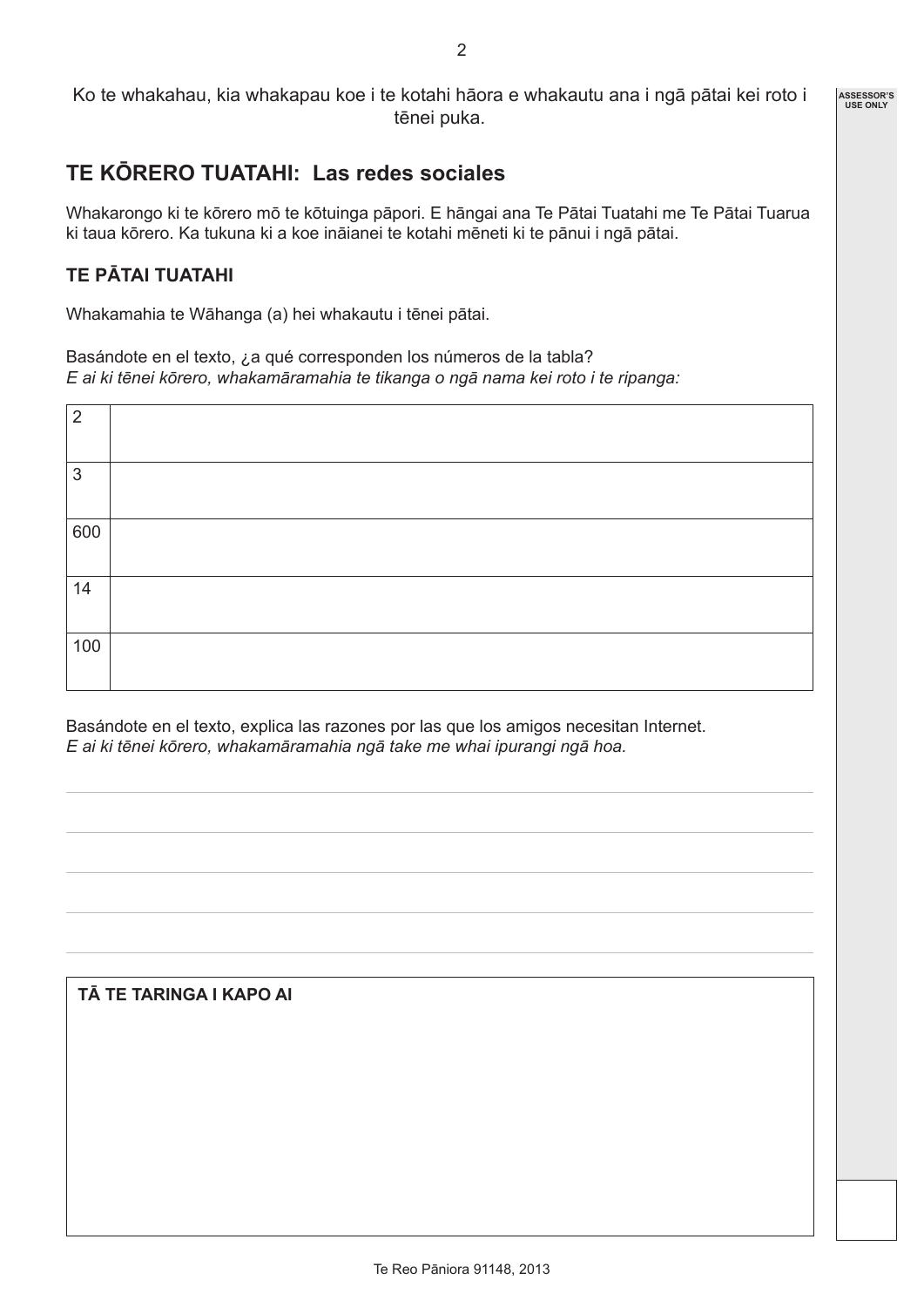### **TE PĀTAI TUARUA**

Whakamahia te Wāhanga (b) me te Wāhanga (c) hei whakautu i tēnei pātai.

Basándote en el texto, ¿cuáles son las ventajas de las redes sociales para sus usuarios? *E ai ki tēnei kōrero, he aha ngā hua o ngā kōtuinga pāpori ki te hunga e whakamahi ana i aua mea?*

Explica por qué deberíamos hacer caso a los consejos en el texto. *Whakamāramahia te take me whai tātou i ngā whakahau i roto i te kōrero.*

**TĀ TE TARINGA I KAPO AI**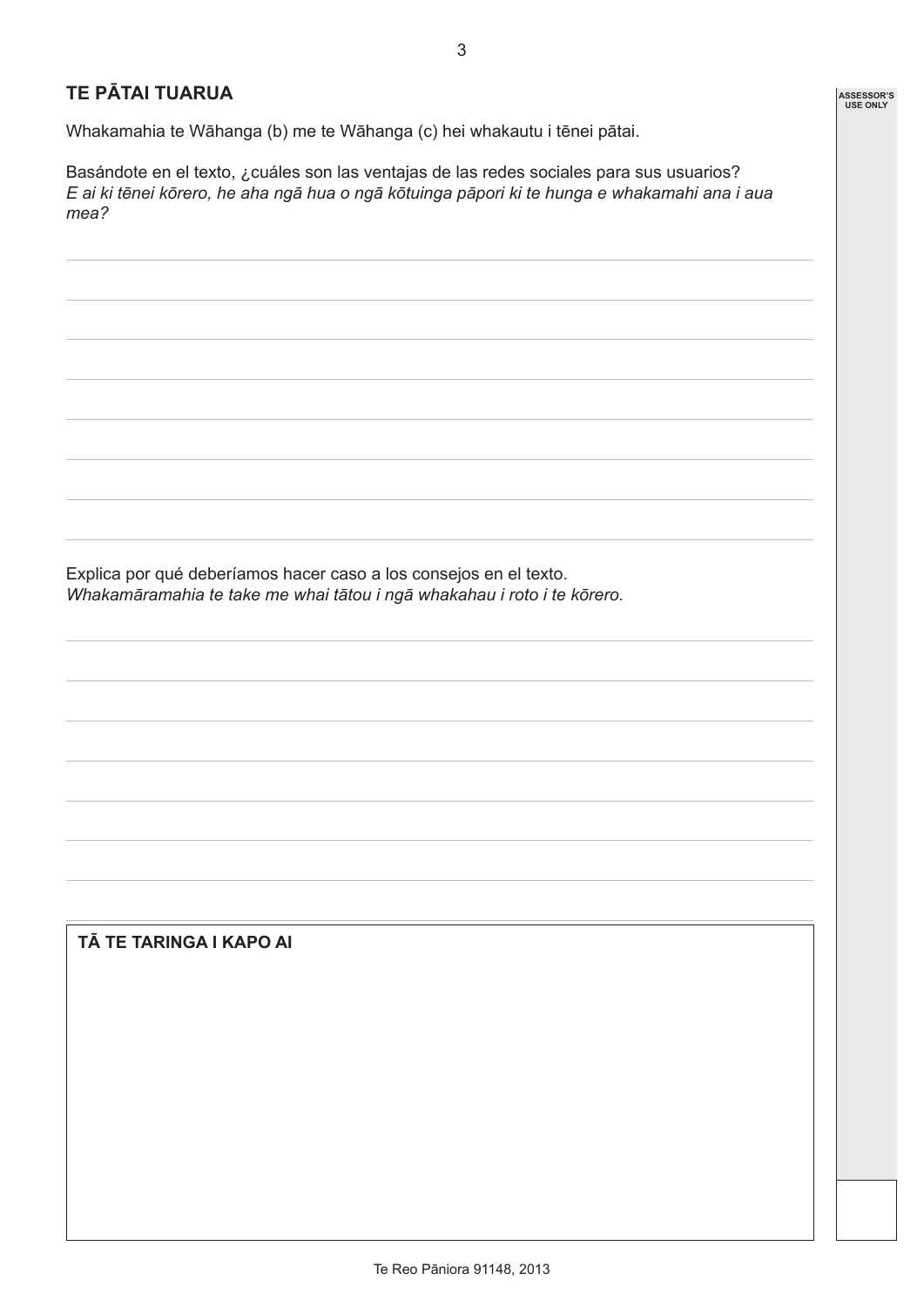$\overline{A}$ 

**ASSESSOR'S USE ONLY**

You are advised to spend one hour answering the questions in this booklet.

# **FIRST PASSAGE: Las redes sociales**

Listen to a passage about social networking. Question One and Question Two are based on this passage. You now have one minute to read the questions.

### **QUESTION ONE**

Use Section (a) to answer this question.

Basándote en el texto, ¿a qué corresponden los números de la tabla? *Based on this passage, explain what the numbers in the table refer to:*

Basándote en el texto, explica las razones por las que los amigos necesitan Internet. *Based on this passage, explain the reasons that friends need the internet.* 

| <b>LISTENING NOTES</b> |  |
|------------------------|--|
|                        |  |
|                        |  |
|                        |  |
|                        |  |
|                        |  |
|                        |  |
|                        |  |
|                        |  |
|                        |  |
|                        |  |
|                        |  |
|                        |  |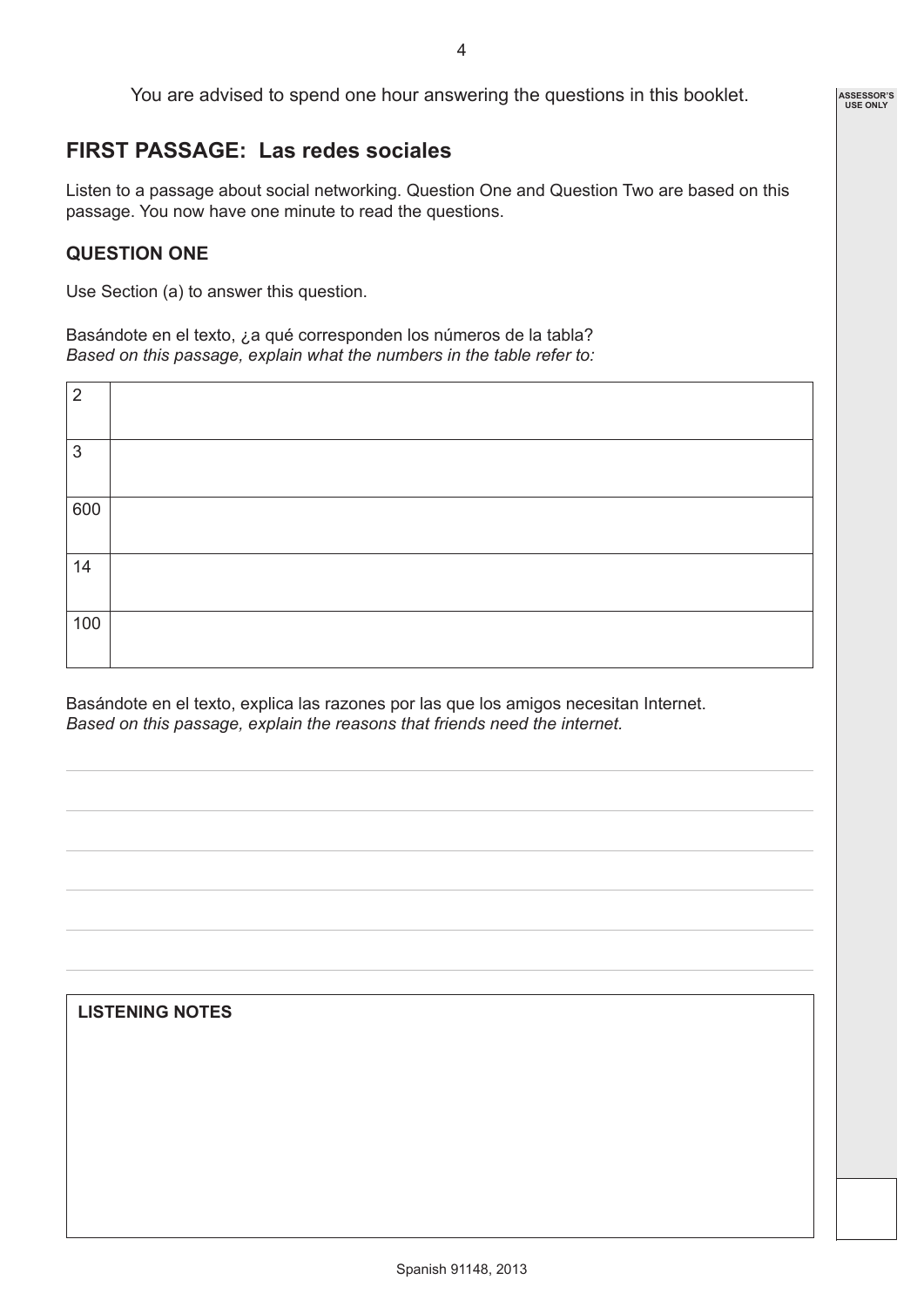**ASSESSOR'S USE ONLY**

#### **QUESTION TWO**

Use Section (b) and Section (c) to answer this question.

Basándote en el texto, ¿cuáles son las ventajas de las redes sociales para sus usuarios? *Based on this passage, what are the advantages of social networks for their users?*

Explica por qué deberíamos hacer caso a los consejos en el texto. *Explain why we should follow the advice given in the passage.*

**LISTENING NOTES**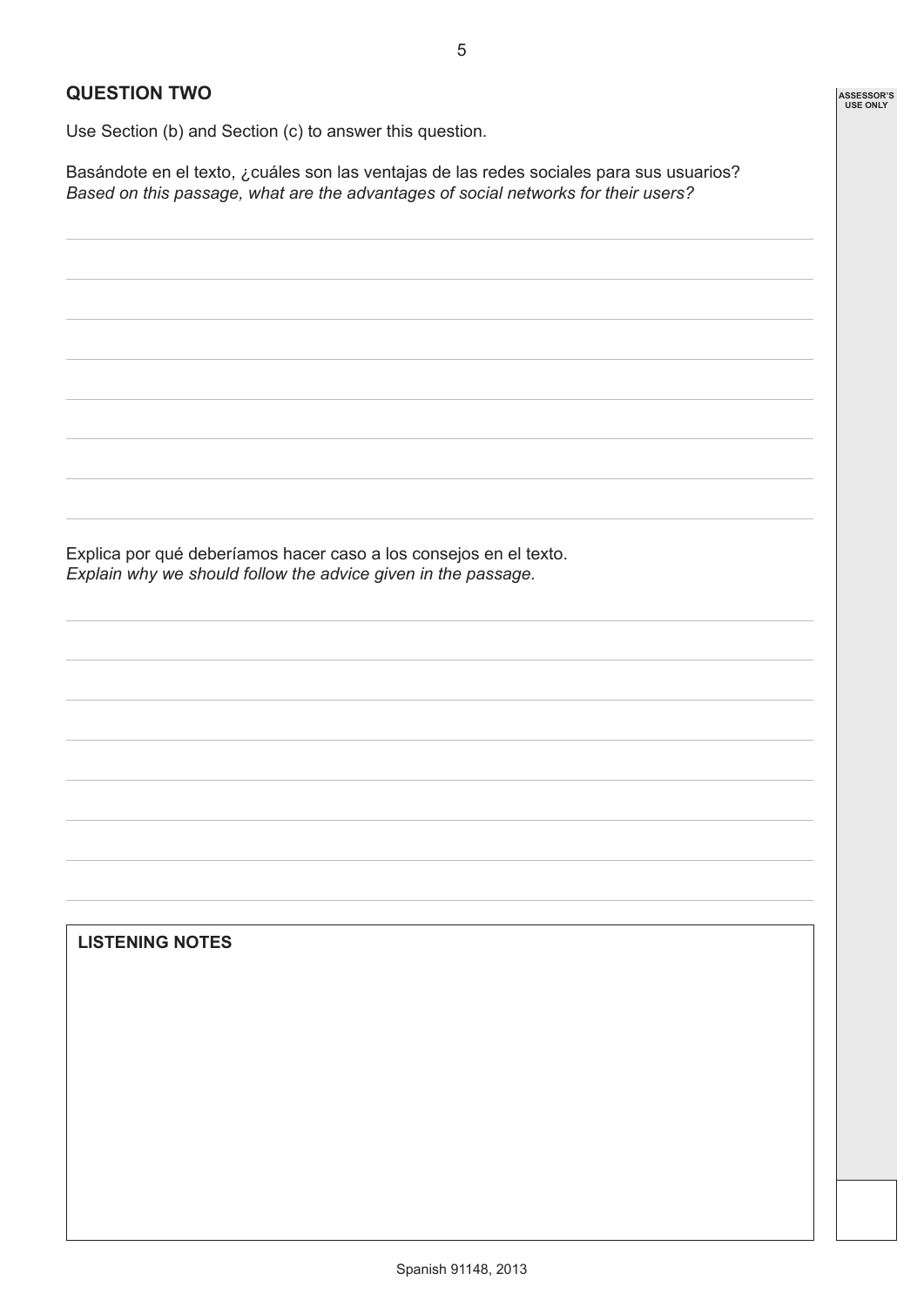# **TE KŌRERO TUARUA: ¿Qué tal unas navidades verdes?**

Whakarongo ki te kōrero mō te Kirihimete. E hāngai ana Te Pātai Tuatoru me Te Pātai Tuawhā ki tēnei kōrero. Ka tukuna ki a koe ināianei te kotahi mēneti ki te pānui i ngā pātai.

## **TE PĀTAI TUATORU**

Whakamahia te Wāhanga (a) me te Wāhanga (b) hei whakautu i tēnei pātai.

Basándote en el texto, ¿cuáles son los aspectos positivos y negativos de Navidad? *E ai ki te kōrero, he aha ngā āhuatanga pai me ngā āhuatanga kino o te Kirihimete.*

| Aspectos positivos<br>Āhuatanga pai | Aspectos negativos<br>Āhuatanga kino |
|-------------------------------------|--------------------------------------|
|                                     |                                      |
|                                     |                                      |
|                                     |                                      |
|                                     |                                      |
|                                     |                                      |
|                                     |                                      |
|                                     |                                      |
|                                     |                                      |
|                                     |                                      |
|                                     |                                      |
|                                     |                                      |
|                                     |                                      |
|                                     |                                      |
|                                     |                                      |

#### **TĀ TE TARINGA I KAPO AI**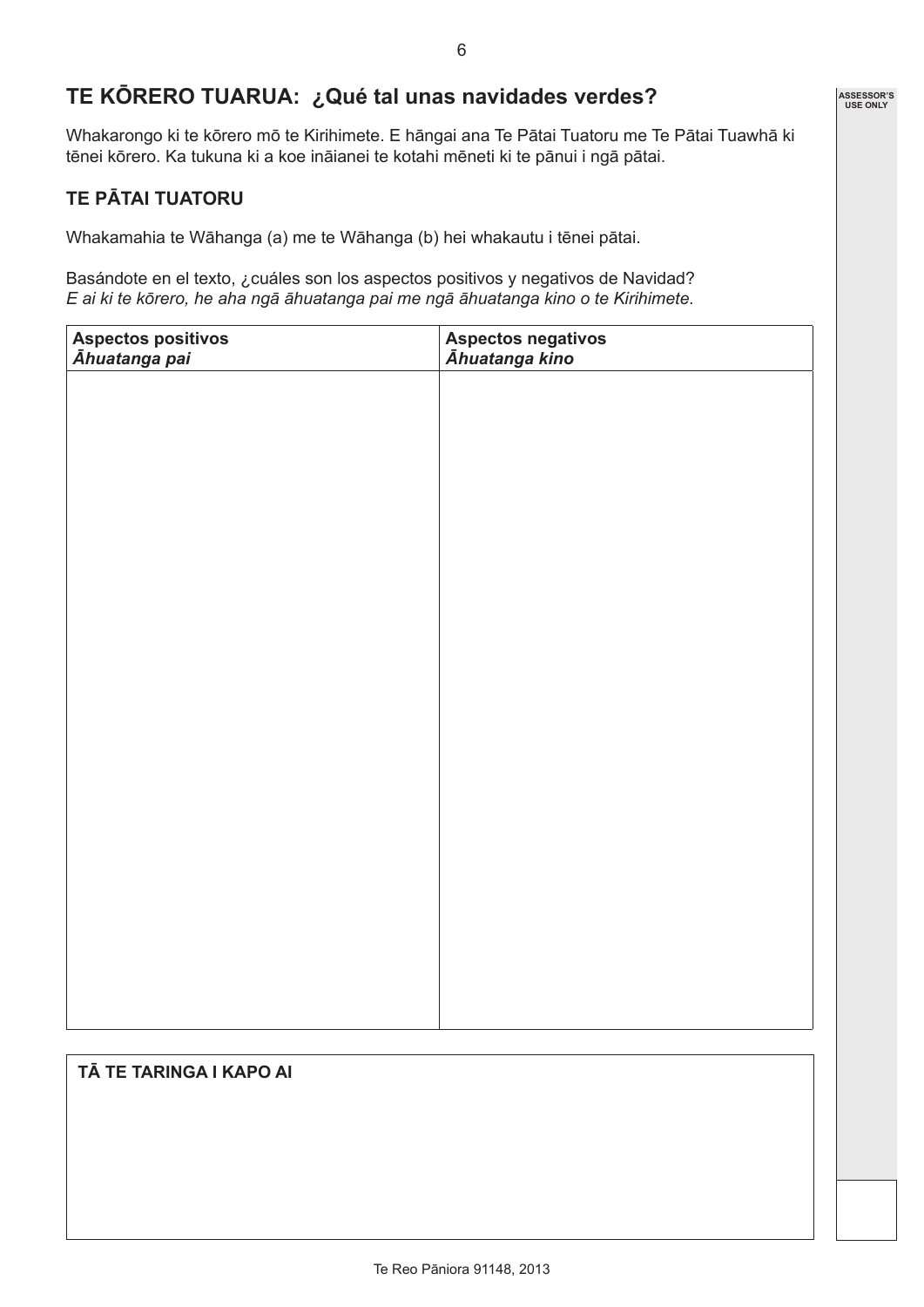**ASSESSOR'S USE ONLY**

# **TE PĀTAI TUAWHĀ**

Whakamahia te Wāhanga (c) hei whakautu i tēnei pātai.

¿Crees que Navidades Verdes es un buen título para la campaña? Explica. *He ingoa pai te "Navidades Verdes" mō te kaupapa? Tēnā whakamāramahia.*

Basándote en el texto, da un ejemplo de un regalo navideño ideal, y explícalo.

*E ai ki tēnei kōrero, homai tētahi tauira o te tino koha Kirihimete,ā, whakamāramahia tō kōwhiringa.*

### **TĀ TE TARINGA I KAPO AI**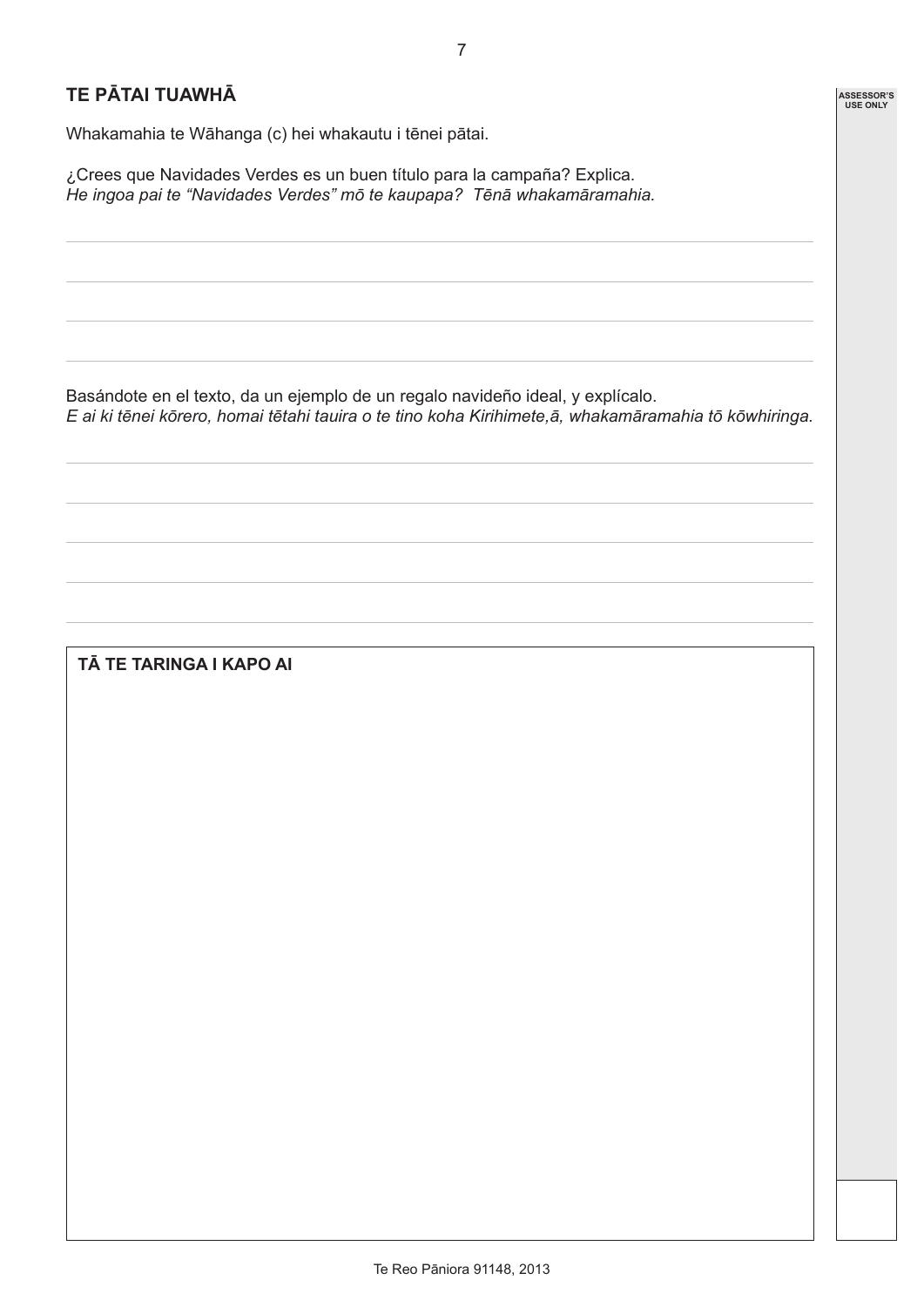# **SECOND PASSAGE: ¿Qué tal unas navidades verdes?**

Listen to a passage about Christmas. Question Three and Question Four are based on this passage. You now have one minute to read the questions.

#### **QUESTION THREE**

Use Section (a) and Section (b) to answer this question.

Basándote en el texto, ¿cuáles son los aspectos positivos y negativos de Navidad? *Based on this passage, what are the positive and negative aspects of Christmas?* 

| Aspectos positivos<br>Positive aspects | Aspectos negativos<br><b>Negative aspects</b> |
|----------------------------------------|-----------------------------------------------|
|                                        |                                               |
|                                        |                                               |
|                                        |                                               |
|                                        |                                               |
|                                        |                                               |
|                                        |                                               |
|                                        |                                               |
|                                        |                                               |
|                                        |                                               |
|                                        |                                               |
|                                        |                                               |
|                                        |                                               |
|                                        |                                               |
|                                        |                                               |
|                                        |                                               |
|                                        |                                               |
|                                        |                                               |
|                                        |                                               |

#### **LISTENING NOTES**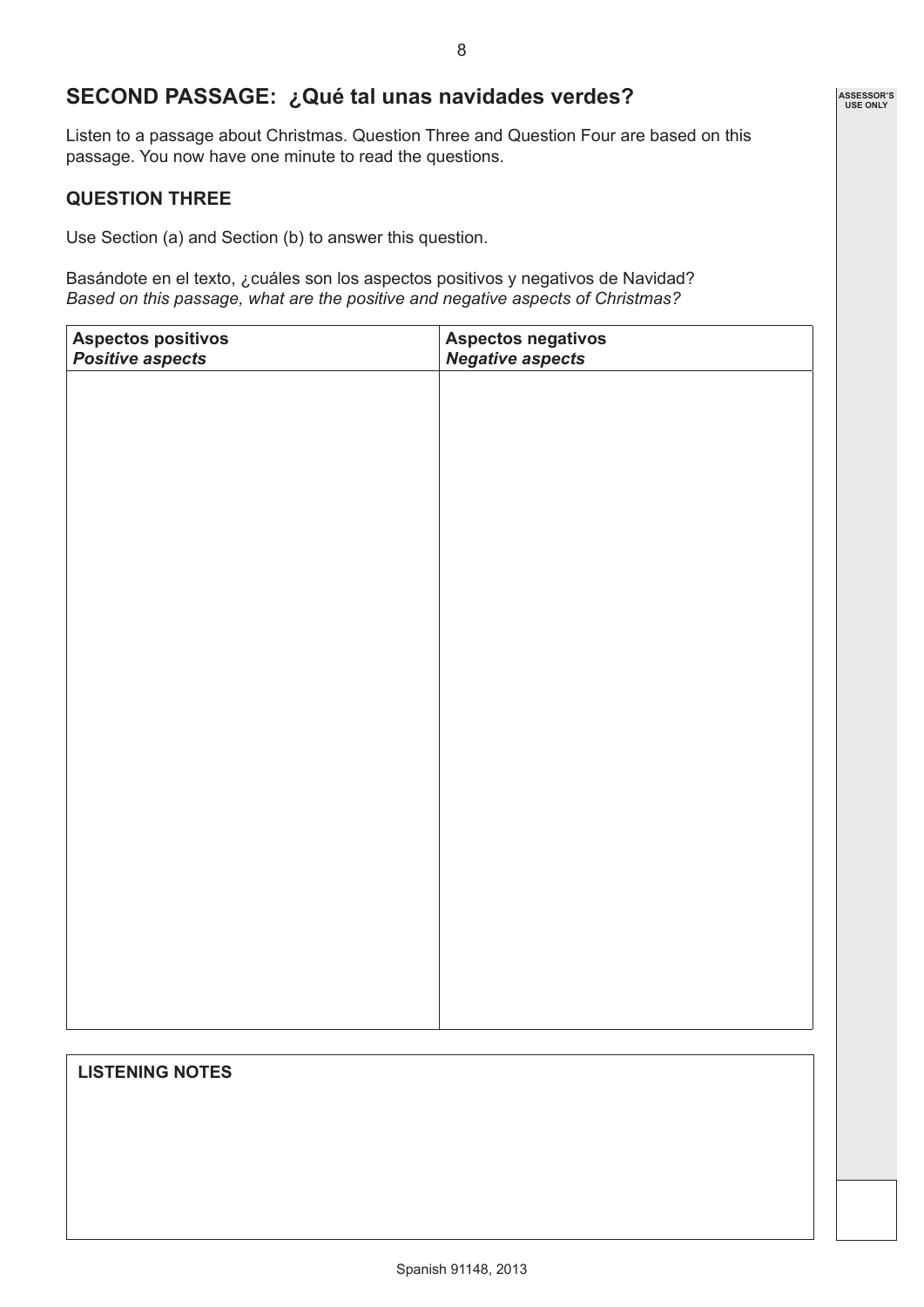**ASSESSOR'S USE ONLY**

## **QUESTION FOUR**

Use Section (c) to answer this question.

¿Crees que Navidades Verdes es un buen título para la campaña? Explica. *Is "Navidades Verdes" a good name for the campaign? Explain.*

Basándote en el texto, da un ejemplo de un regalo navideño ideal, y explícalo.

*Based on this passage, give an example of an ideal Christmas present, and explain your choice.*

#### **LISTENING NOTES**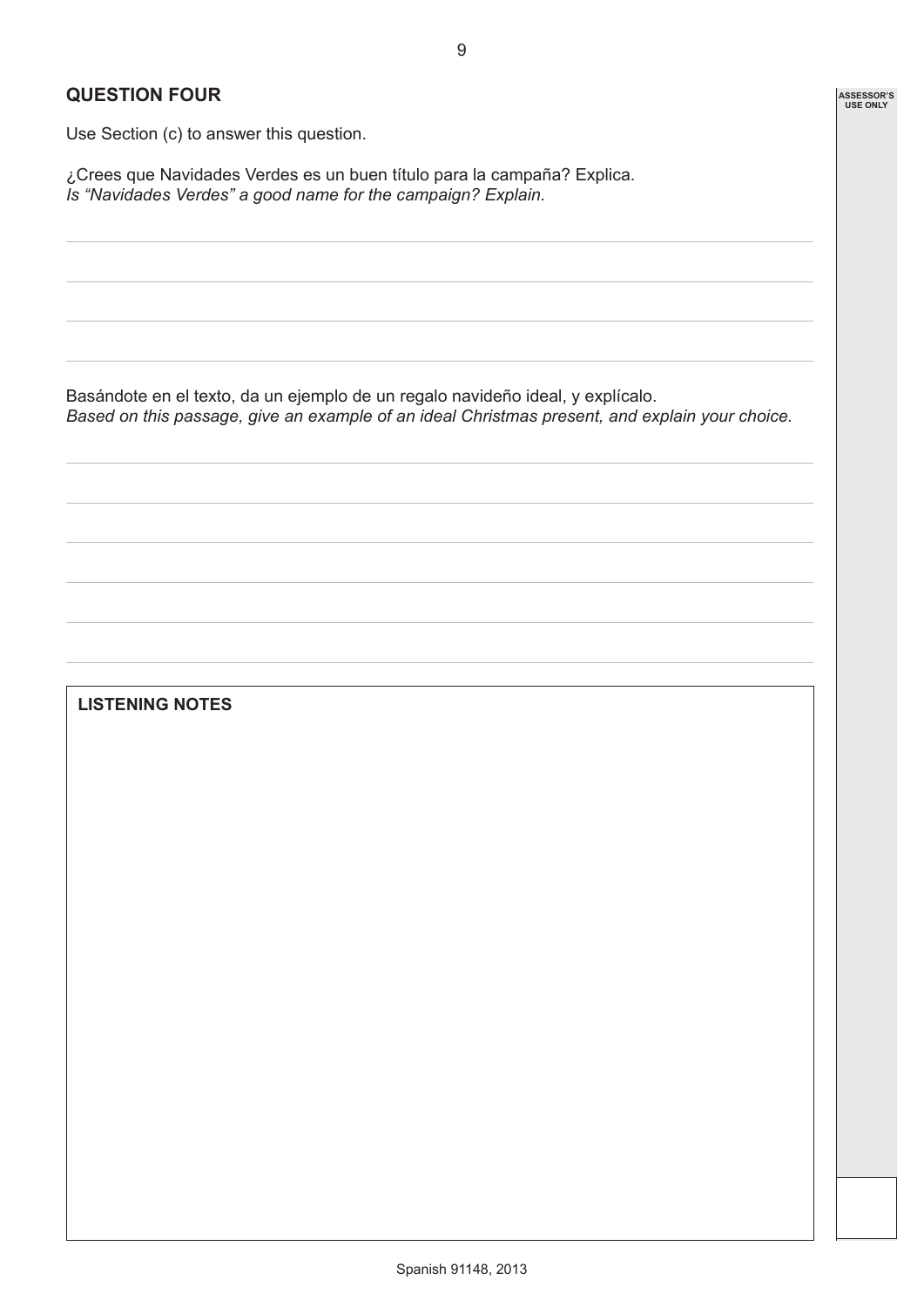|                            |  | He puka anō mēnā ka hiahiatia.<br>Tuhia te (ngā) tau pātai mēnā e hāngai ana. | ASSESSOR'S<br>USE ONLY |
|----------------------------|--|-------------------------------------------------------------------------------|------------------------|
| <b>QUESTION<br/>NUMBER</b> |  |                                                                               |                        |
|                            |  |                                                                               |                        |
|                            |  |                                                                               |                        |
|                            |  |                                                                               |                        |
|                            |  |                                                                               |                        |
|                            |  |                                                                               |                        |
|                            |  |                                                                               |                        |
|                            |  |                                                                               |                        |
|                            |  |                                                                               |                        |
|                            |  |                                                                               |                        |
|                            |  |                                                                               |                        |
|                            |  |                                                                               |                        |
|                            |  |                                                                               |                        |
|                            |  |                                                                               |                        |
|                            |  |                                                                               |                        |
|                            |  |                                                                               |                        |
|                            |  |                                                                               |                        |
|                            |  |                                                                               |                        |
|                            |  |                                                                               |                        |
|                            |  |                                                                               |                        |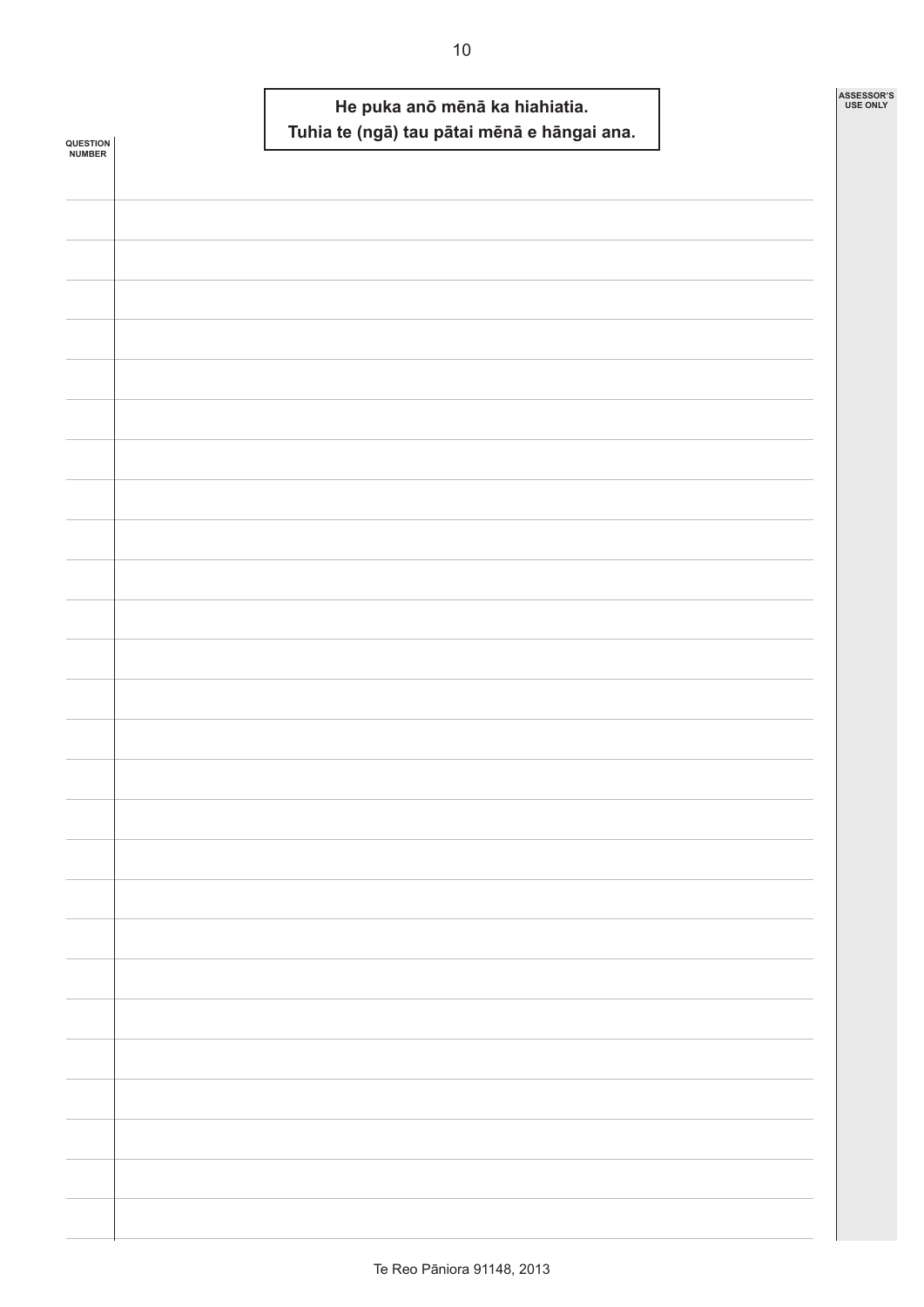|                    |  | Extra space if required. | Write the question number(s) if applicable. |  | ASSESSOR'S<br><b>USE ONLY</b> |
|--------------------|--|--------------------------|---------------------------------------------|--|-------------------------------|
| QUESTION<br>NUMBER |  |                          |                                             |  |                               |
|                    |  |                          |                                             |  |                               |
|                    |  |                          |                                             |  |                               |
|                    |  |                          |                                             |  |                               |
|                    |  |                          |                                             |  |                               |
|                    |  |                          |                                             |  |                               |
|                    |  |                          |                                             |  |                               |
|                    |  |                          |                                             |  |                               |
|                    |  |                          |                                             |  |                               |
|                    |  |                          |                                             |  |                               |
|                    |  |                          |                                             |  |                               |
|                    |  |                          |                                             |  |                               |
|                    |  |                          |                                             |  |                               |
|                    |  |                          |                                             |  |                               |
|                    |  |                          |                                             |  |                               |
|                    |  |                          |                                             |  |                               |
|                    |  |                          |                                             |  |                               |
|                    |  |                          |                                             |  |                               |
|                    |  |                          |                                             |  |                               |
|                    |  |                          |                                             |  |                               |
|                    |  |                          |                                             |  |                               |
|                    |  |                          |                                             |  |                               |
|                    |  |                          |                                             |  |                               |
|                    |  |                          |                                             |  |                               |